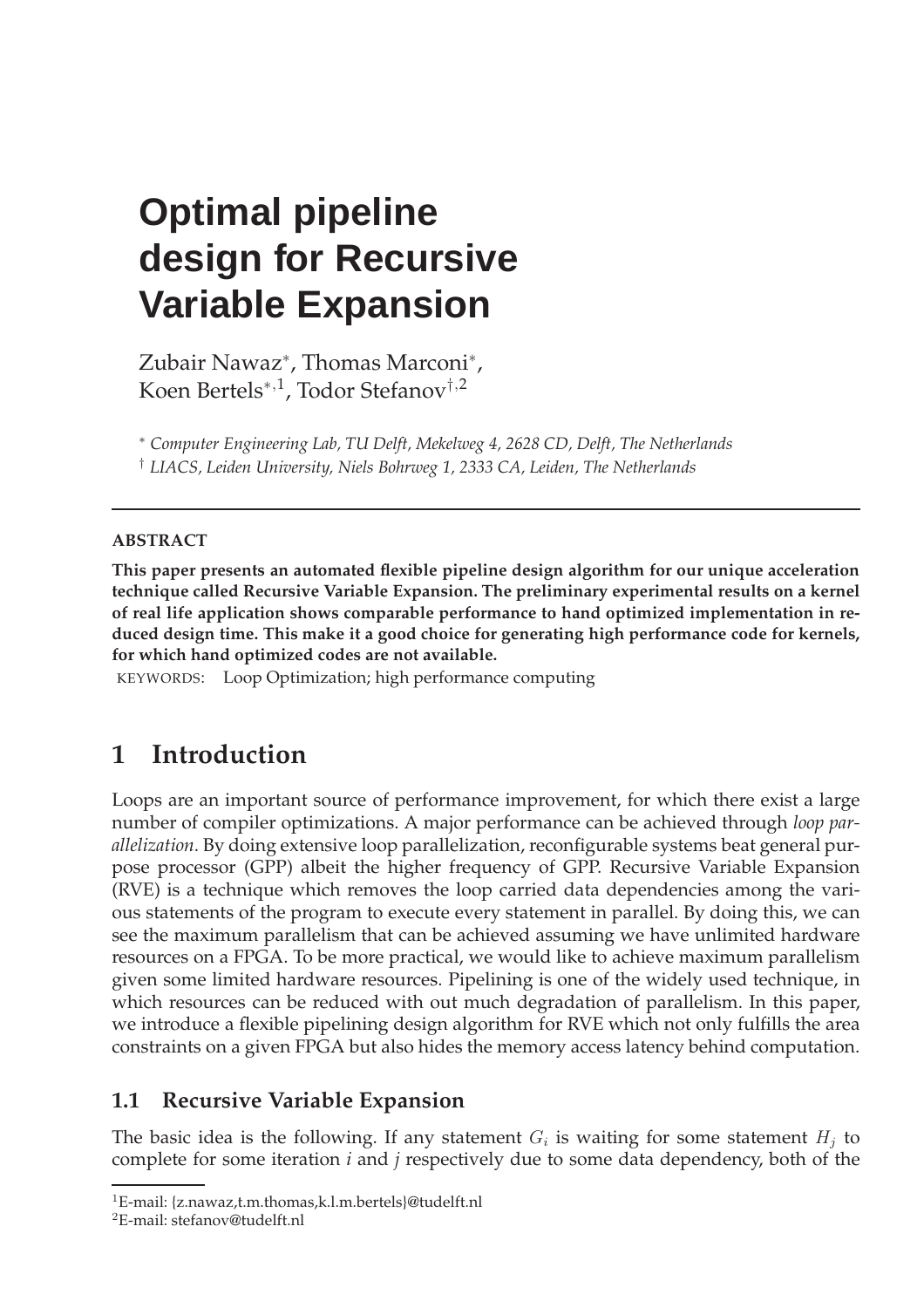<span id="page-1-1"></span><span id="page-1-0"></span>

<span id="page-1-6"></span><span id="page-1-5"></span><span id="page-1-2"></span>Figure 1: Motivational example



<span id="page-1-4"></span>Figure 2: Generic expression and its pipeline circuit **??**

<span id="page-1-3"></span>statements can be executed in parallel, if the computation done in  $H_j$  is replaced with all the occurrences of the variable in  $G_i$  which creates the dependency with  $H_j$ . This makes  $G_i$ independent of  $H_j$ . Similarly, computations can be substituted for all the variables which creates dependencies in other statements. This process can be repeated recursively till all the statements are function of known values and all data dependencies are removed. Hence, all the statements can be executed in parallel provided the required resources are available. RVE can be applied to a class of problems, which satisfy the following conditions.

- 1. The bounds of the loops must be known at the compile time.
- 2. The loops does not have any conditional statement.
- 3. Data is read at the beginning of a kernel from the memory and written back at the end of the kernel.
- 4. The indexing of the variables should be a function of surrounding loop iterators and/or constants.

#### **2 Pipelining for Recursive Variable Expansion**

We will use the simple example shown in Figure [1a](#page-1-1) in the rest of the paper to illustrate the RVE technique and how pipelining can be efficiently used. d[1], d[2], d[3] and d[4] are the four inputs and A[1], A[2], ..., A[5] are the five outputs to it. After applying the RVE, we get the *expanded expressions* shown in Figure [1b.](#page-1-0) As all loop carried dependencies are removed, all the expanded statements in Figure [1b](#page-1-0) can be computed efficiently by computing all the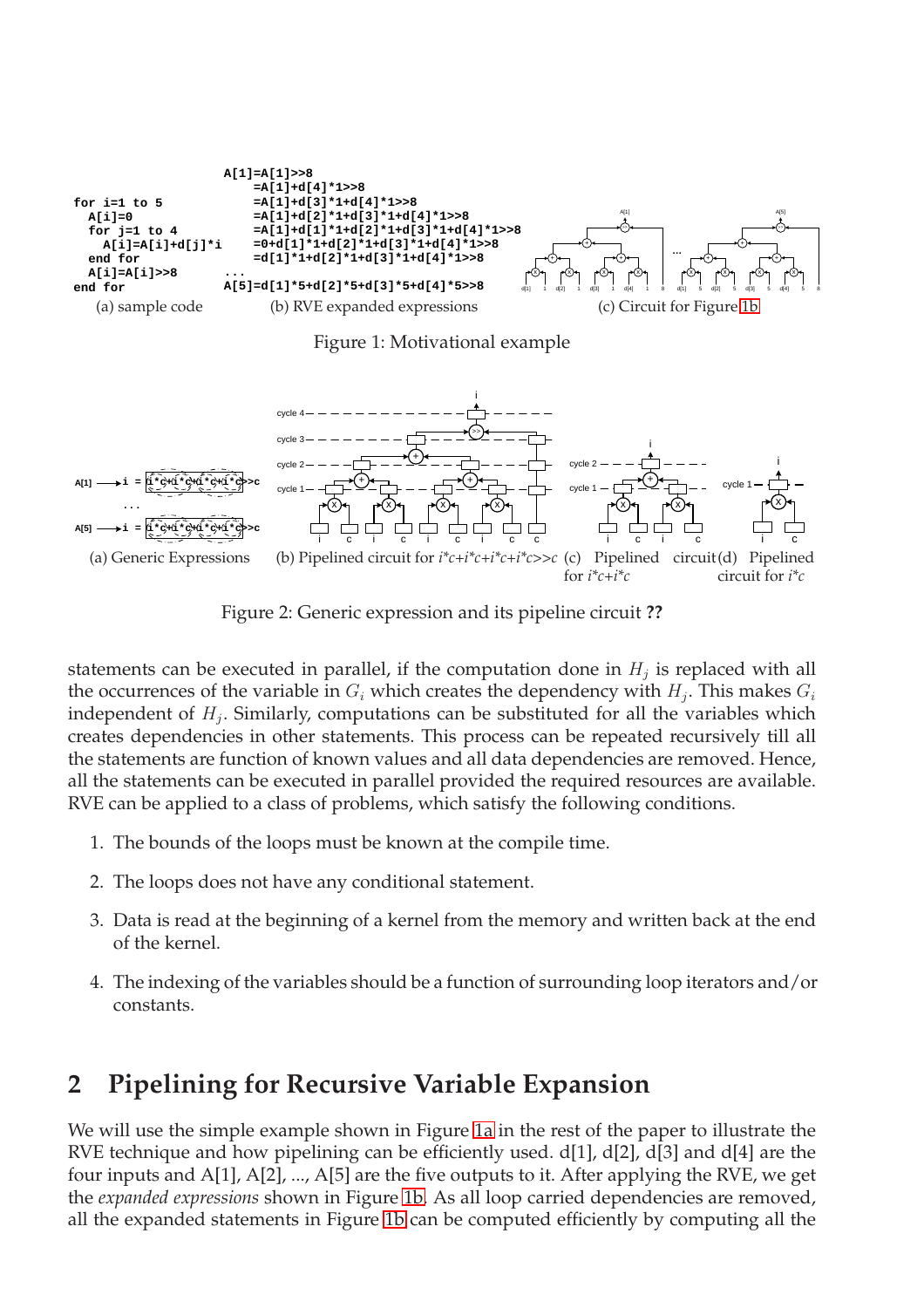|                       | Frequency | Initial latency | Computation time for a block of $8 \times 8$ | Time              | <b>Slices</b> |
|-----------------------|-----------|-----------------|----------------------------------------------|-------------------|---------------|
|                       | (MHz)     | (cycles)        | (cycles)                                     | (n <sub>S</sub> ) |               |
| Xilinx DCT core       | 171.223   | 92              | 64                                           | 373.8             | 1213          |
| DCT full element      | 121.479   | 13              | 64                                           | 526.8             | 9215          |
| DCT one-third element | 265.354   |                 | 192                                          | 723.6             | 2031          |

<span id="page-2-0"></span>Table 1: Comparison of automatically optimized DCT with Xilinx hand optimized DCT

outputs in parallel by using a binary tree structure for each output as shown in Figure [1c.](#page-1-2) Computing like this gives a lot of parallelism, at the same time it requires a lot of area. This area can be reduced at the cost of little degradation in parallelism if all the circuits can be pipelined.

When a circuit is to be made from an expression, then the type and sequence of operators along with the type of operands is important. Therefore the expanded expressions in Figure [1b](#page-1-0) can be transformed to the *generic expressions* in Figure [2a](#page-1-3) by replacing variables with their types. In Figure [2a,](#page-1-3) *i* stands for integer and *c* for constant. The information in a generic expression is sufficient enough to infer the type and sequence of the operator along with the type of operands. Figure [2a](#page-1-3) shows that the generic expression (i.e. *i\*c+i\*c+i\*c+i\*c>>c*) for all outputs  $(A[1], A[2], ..., A[5])$  is the same, which means that the sequence and type of operators in circuits of all outputs is the same. Therefore, we can map a circuit for an output along with intermediate registers on to an FPGA as shown in Figure [2b,](#page-1-4) provided it meets the area and memory constraints. The rest of the elements can be pipelined one after the other just by feeding the corresponding variables after each cycle in the circuit. However, if the memory or area constraints are not met, then the expression for an element has to be divided further and further into some smaller repeated equivalent sub-expressions such that when a circuit is to be made for any of those sub-expressions, it satisfies the area and memory constraints. This smaller sub-expression can be pipelined easily as it is small enough to satisfy the area and memory constraints and there are more than one such expression, for which corresponding data can be provided accordingly. For example in Figure [2a,](#page-1-3) some repeats are: *i\*c+i\*c* repeated 10 times and *i\*c* repeated 20 times. The corresponding pipelined circuits are shown in Figure [2c](#page-1-5) and Figure [2d.](#page-1-6) This means that the problem of enumerating pipelining candidates for expanded expression is equivalent to finding repeated equivalent subexpressions or *repeats* in the corresponding generic expression. The chances of finding various repeats is very high in a RVE generic expression because it is generated from loop body without conditional statement which is doing some repetitive task, as shown in Figure [2a.](#page-1-3)

We would like to find the largest circuit which can be pipelinied and also satisfy the area and memory requirement. It is equivalent to finding the largest repeat in the generic expression which satisfy the area and memory requirment.

A better algorithm to find repeat is by using suffix tree [\[NMSB09\]](#page-3-0). It can find the optimal repeat in  $O(L^2)$ , which satisfies the area and memory requirement.

#### **3 Experiments**

The pipelining algorithm for RVE is implemented, which automatically finds the optimal repeat and the variables that need to be transferred after every cycle. We use a Molen pro